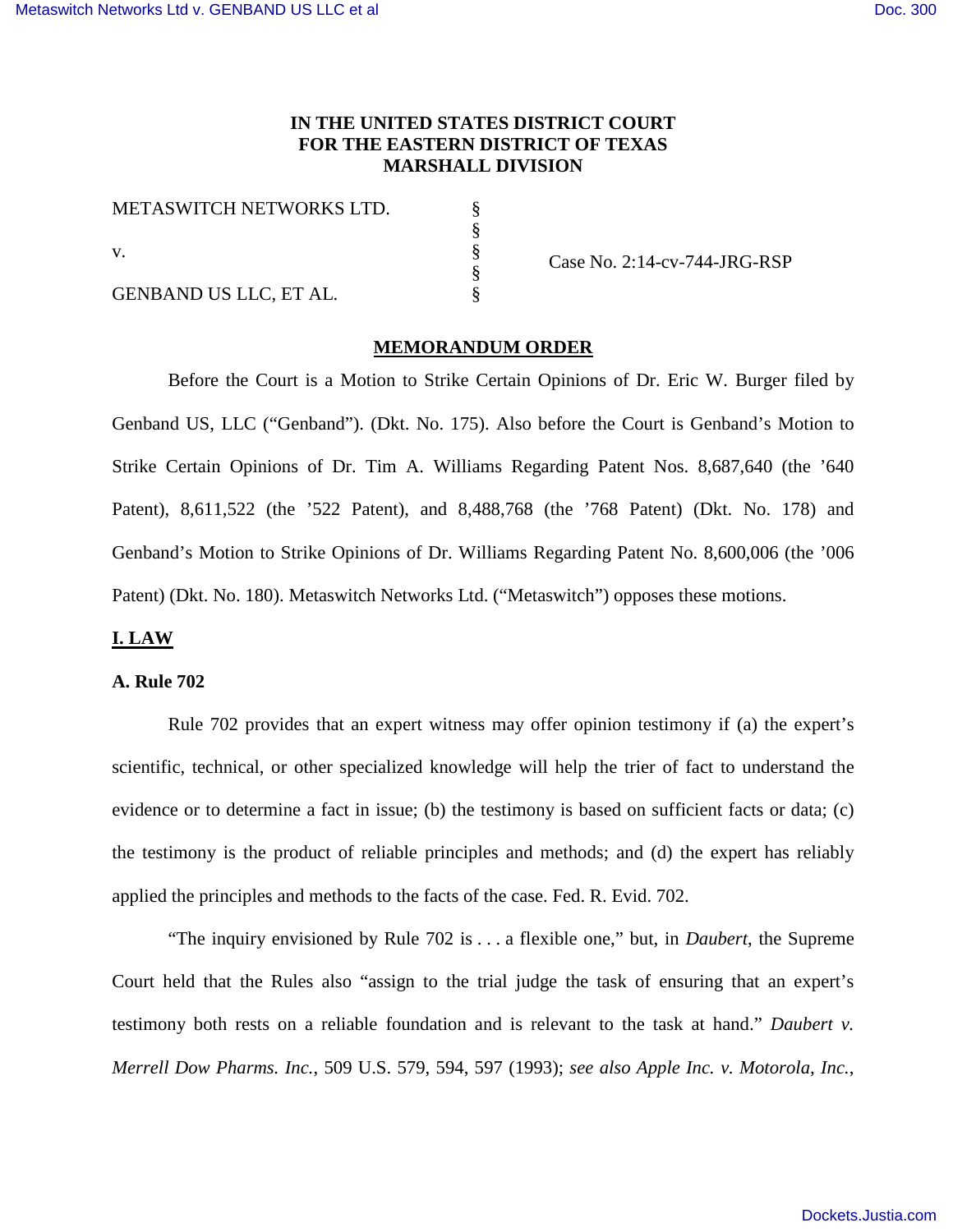757 F.3d 1286, 1321 (Fed. Cir. 2014) ("Experts routinely rely upon other experts hired by the party they represent for expertise outside of their field.").

"The relevance prong [of *Daubert*] requires the proponent [of the expert testimony] to demonstrate that the expert's 'reasoning or methodology can be properly applied to the facts in issue.'" *Johnson v. Arkema, Inc.*, 685 F.3d 452, 459 (5th Cir. 2012) (quoting *Curtis v. M & S Petroleum, Inc.*, 174 F.3d 661, 668 (5th Cir. 1999)). "The reliability prong [of *Daubert*] mandates that expert opinion 'be grounded in the methods and procedures of science and . . . be more than unsupported speculation or subjective belief.'" *Johnson*, 685 F.3d at 459 (quoting *Curtis*, 174 F.3d at 668).

In assessing the "reliability" of an expert's opinion, the trial court may consider a list of factors including: "whether a theory or technique . . . can be (and has been) tested," "whether the theory or technique has been subjected to peer review and publication," "the known or potential rate of error," "the existence and maintenance of standards," and "general acceptance" of a theory in the "relevant scientific community." *Daubert*, 509 U.S. at 593–94; *see also Kumho Tire Co., Ltd. v. Carmichael*, 526 U.S. 137, 150 (1999) ("*Daubert* makes clear that the factors it mentions do *not* constitute a 'definitive checklist or test.'"); *U.S. v. Valencia*, 600 F.3d 389, 424 (5th Cir. 2010).

"The proponent need not prove to the judge that the expert's testimony is correct, but she must prove by a preponderance of the evidence that the testimony is reliable." *Johnson*, 685 F.3d at 459 (quoting *Moore v. Ashland Chem., Inc.*, 151 F.3d 269, 276 (5th Cir. 1998) (en banc)). At base, "the question of whether the expert is credible or the opinion is correct is generally a question for the fact finder, not the court." *Summit 6, LLC v. Samsung Elecs. Co., Ltd.*, 802 F.3d 1283, 1296 (Fed. Cir. 2015).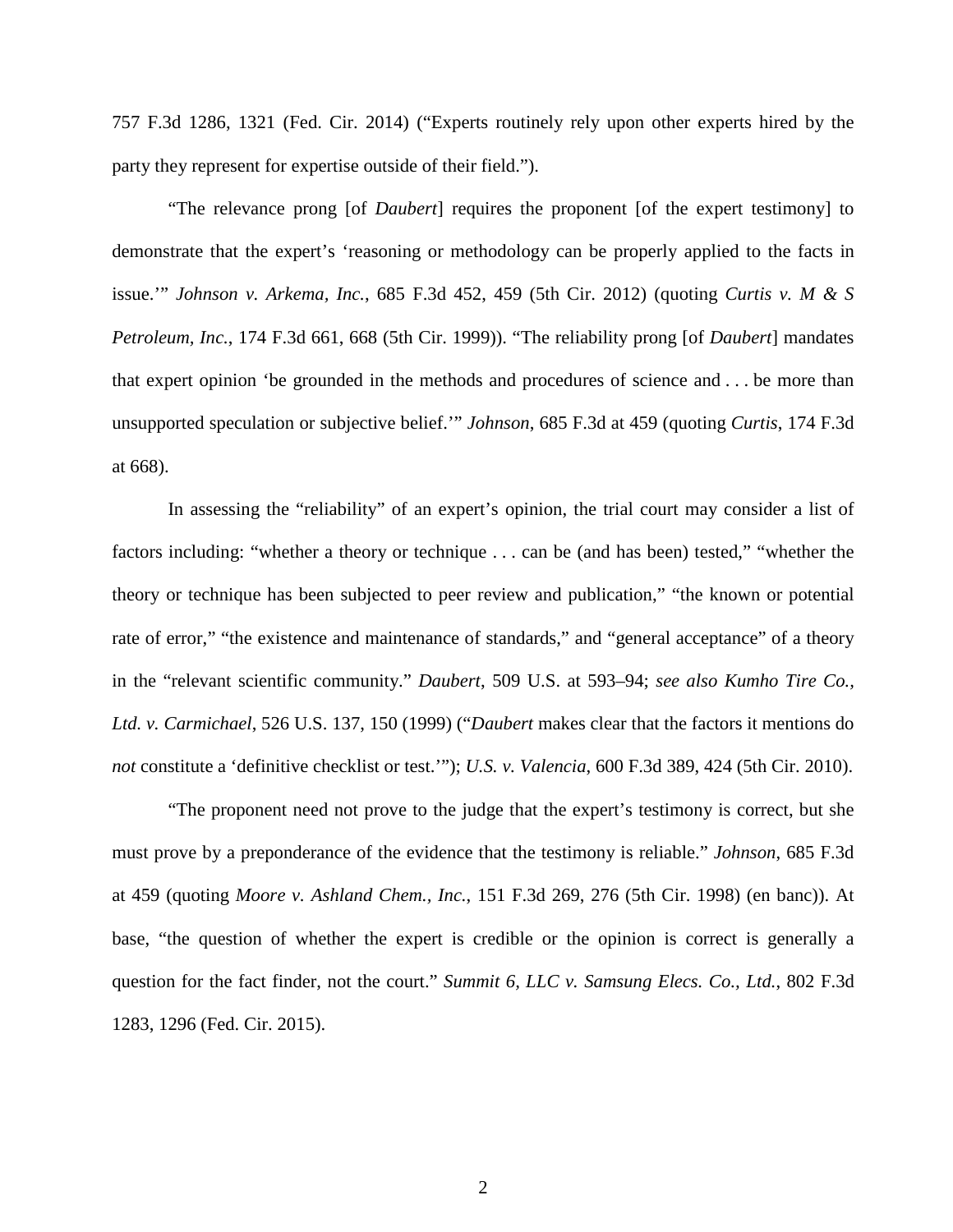## **B. The Doctrine of Equivalents**

If an accused instrumentality does not literally infringe a claim, it may nevertheless infringe under the doctrine of equivalents if the patentee can show "that the difference between the claimed invention and the accused product or method was insubstantial or that the accused product or method performs the substantially same function in substantially the same way with substantially the same result as each claim limitation of the patented product or method." *AquaTex Indus. v. Techniche Solutions*, 479 F.3d 1320, 1326 (Fed. Cir. 2007). "Infringement, whether literal or under the doctrine of equivalents, is a question of fact." *Absolute Software, Inc. v. Stealth Signal, Inc.*, 659 F.3d 1121, 1129-30 (Fed. Cir. 2011).

"[W]hen an applicant during prosecution either makes an argument evincing a clear and unmistakable surrender of subject matter . . . or narrows a claim to avoid the prior art, or otherwise to address a specific concern . . . that arguably would have rendered the claimed subject matter unpatentable . . . [t]he applicant is then estopped from later invoking the doctrine of equivalents to recapture the surrendered subject matter." *Spectrum Pharms., Inc. v. Sandoz Inc.*, 802 F.3d 1326, 1337 (Fed. Cir. 2015) (citations omitted); *see also EMD Millipore Corp. v. AllPure Techs., Inc.*, 768 F.3d 1196, 1203 (Fed. Cir. 2014) ("Estoppel then bars the applicant from later invoking the doctrine of equivalents to recapture the surrendered ground"). "Whether prosecution history estoppel applies, and thus whether the doctrine of equivalents is available for a particular claim limitation, is a question of law." *Spectrum Pharms.*, 802 F.3d at 1337.

#### **II. ANALYSIS**

#### **A. Motion to Strike Dr. Burger**

Genband moves to strike two categories of opinions from Dr. Burger's report: (1) opinions related to copying and commercial success as secondary considerations of non-obviousness, and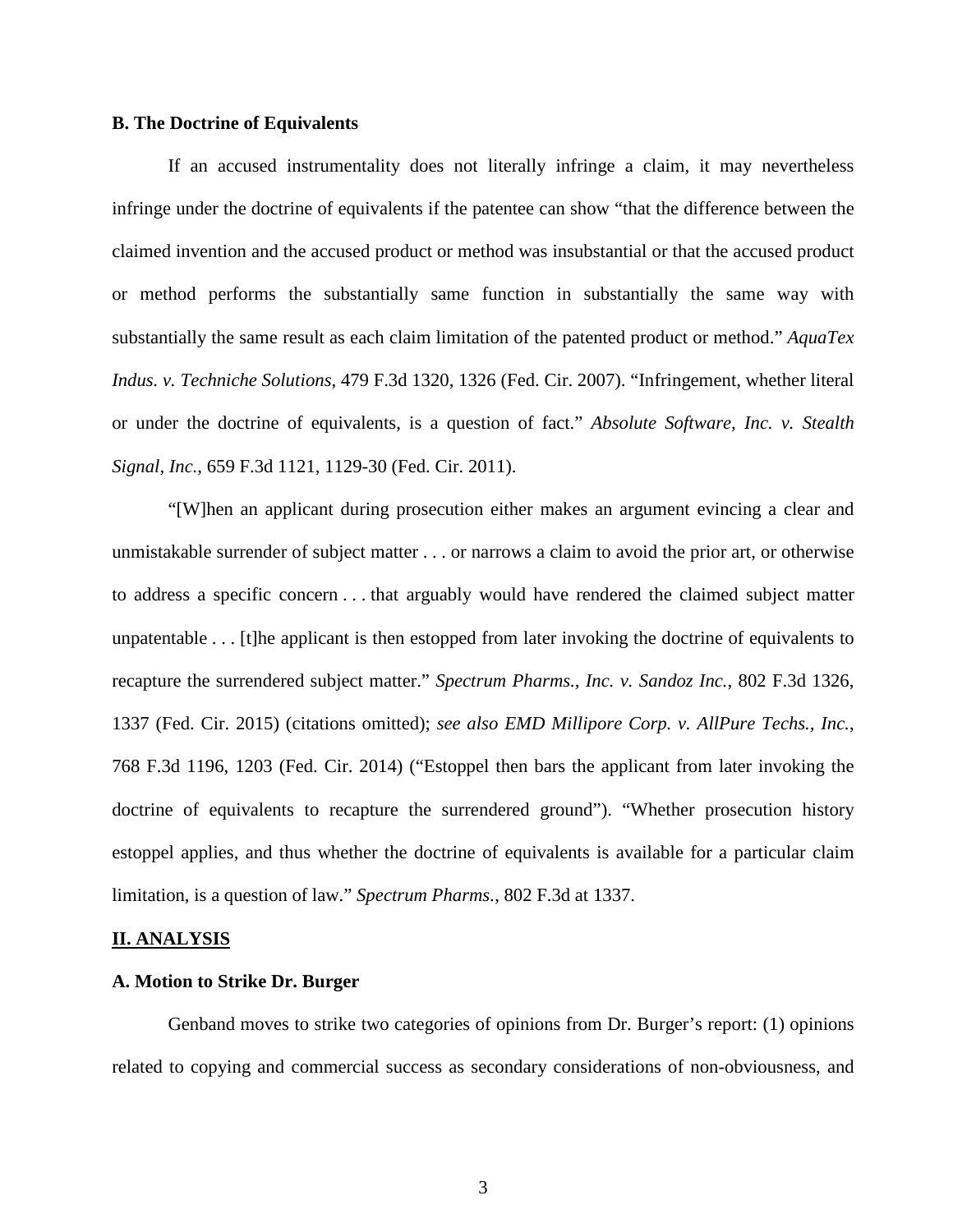(2) opinions relating to infringement under the doctrine of equivalents. (Dkt. No. 175).

Genband argues that Dr. Burger's opinions on copying are legally erroneous because he opines that "Genband copied the invention" of the asserted patents, rather than opining that Genband copied a particular product that embodies the patents. *See* (*Id.* at 7–13). Genband contends this is improper because Dr. Burger's opinion would permit mere infringement of a patent to serve as evidence of copying. (*Id.*). Genband also argues, for both copying and commercial success, that Dr. Burger improperly relies on evidence that Genband was "tracking the progress" of New Class Five, which is a company and not a specific patent or product. (*Id.* at 11– 14).

Evidence of copying the invention disclosed in a patent can support a finding of nonobviousness. *See Depuy Spine, Inc. v. Medtronic Sofamor Danek, Inc*., 567 F.3d 1314, 1329 (Fed. Cir. 2009) (evidence that the accused infringer "suddenly changed direction" in its R&D efforts after the asserted patent issued supported an inference of copying). The law does not require that a particular product be copied—the requirement is that "a nexus between the copying and the novel aspects of the claimed invention must exist for evidence of copying to be given significant weight in an obviousness analysis." *Wm. Wrigley Jr. Co. v. Cadbury Adams USA LLC*, 683 F.3d 1356, 1364 (Fed. Cir. 2012).

 Accordingly, the Court will limit Dr. Burger's opinions on copying and commercial success in the same manner as Dr. Lanning's opinions on these subjects, and for the same reasons. (Dkt. No. 269). Dr. Burger may rely on and offer opinions about evidence of copying and commercial success so long as this evidence is tied to the claimed invention of an asserted patent. Thus evidence that Genband copied an allegedly patent-practicing product or evidence that Genband copied the disclosure of an asserted patent bears a sufficient nexus to be admissible under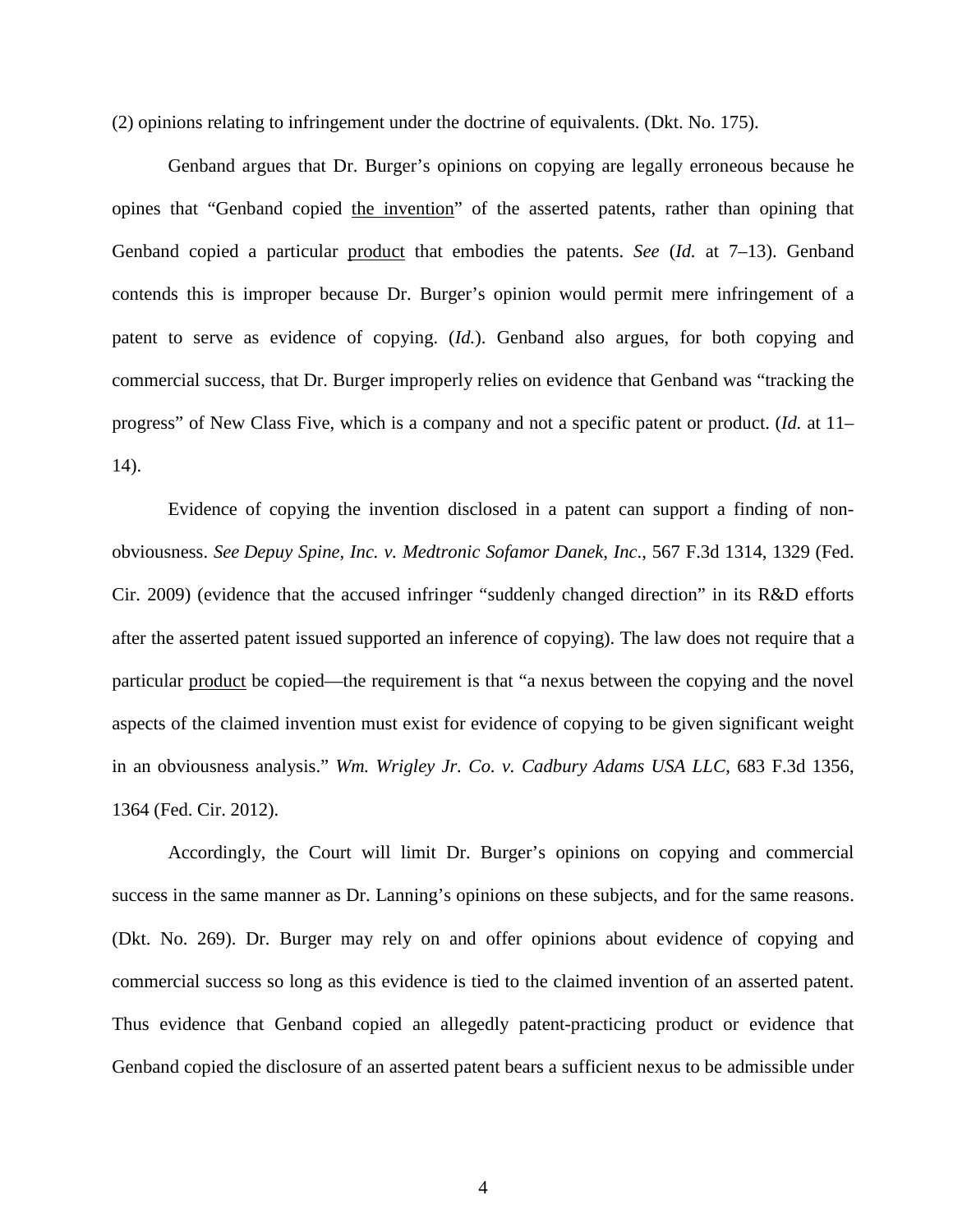Rule 702. Likewise, Dr. Burger may opine about the commercial success of a product that Metaswitch alleges practices one or more asserted patents. However, the fact that Genband was "tracking the progress" of a company as a whole is not sufficiently connected to any alleged act of copying or attempted copying of the claimed invention.<sup>[1](#page-4-0)</sup> Moreover, Dr. Burger may not rely on evidence of the general commercial success of a company unless the evidence links this success to particular asserted patent(s) or patent practicing product(s).

Genband also challenges Dr. Burger's opinions about infringement under the doctrine of equivalents. (Dkt. No. 175 at 14–20). Genband argues that Dr. Burger's opinions are "conclusory," "cursory," and fail to provide "any substantive analysis." (*Id.* at 15). Genband also argues that prosecution history estoppel bars the application of the doctrine of equivalents to the asserted claims of the '282, '482, and '273 Patents because the claims of these patents were amended during prosecution in response to rejections. Metaswitch represents that it "no longer asserts infringement under the doctrine of equivalents for the limitations identified in Dkt. 175 at Section C. ii. (i)-(iii)." (Dkt. No. 190 at 14). Accordingly, Genband's prosecution history estoppel arguments are moot.

Dr. Burger's doctrine of equivalents opinions are sufficiently explained and supported to be admissible under Rule 702. For each claim limitation, Dr. Burger opines that the accused products perform substantially the same function, in substantially the same way, to achieve substantially the same result, and he identifies the specific function, way, and result for each limitation. *See, e.g.* (Dkt. No. 190-3 at ¶ 68). Moreover, his analysis of literal infringement provides additional details

l

<span id="page-4-0"></span> $1$  Genband is also correct that the mere fact of patent infringement is not sufficient, by itself, to show copying. Copying must be motivated by the benefits of the claimed invention and not some un-patented feature or mere inadvertence. *Cf. Wm. Wrigley*, 683 F.3d at 1364 (patentee must show "the novel combination of WS-23 and menthol is what led Cadbury to copy Wrigley's chewing gums") (emphasis added).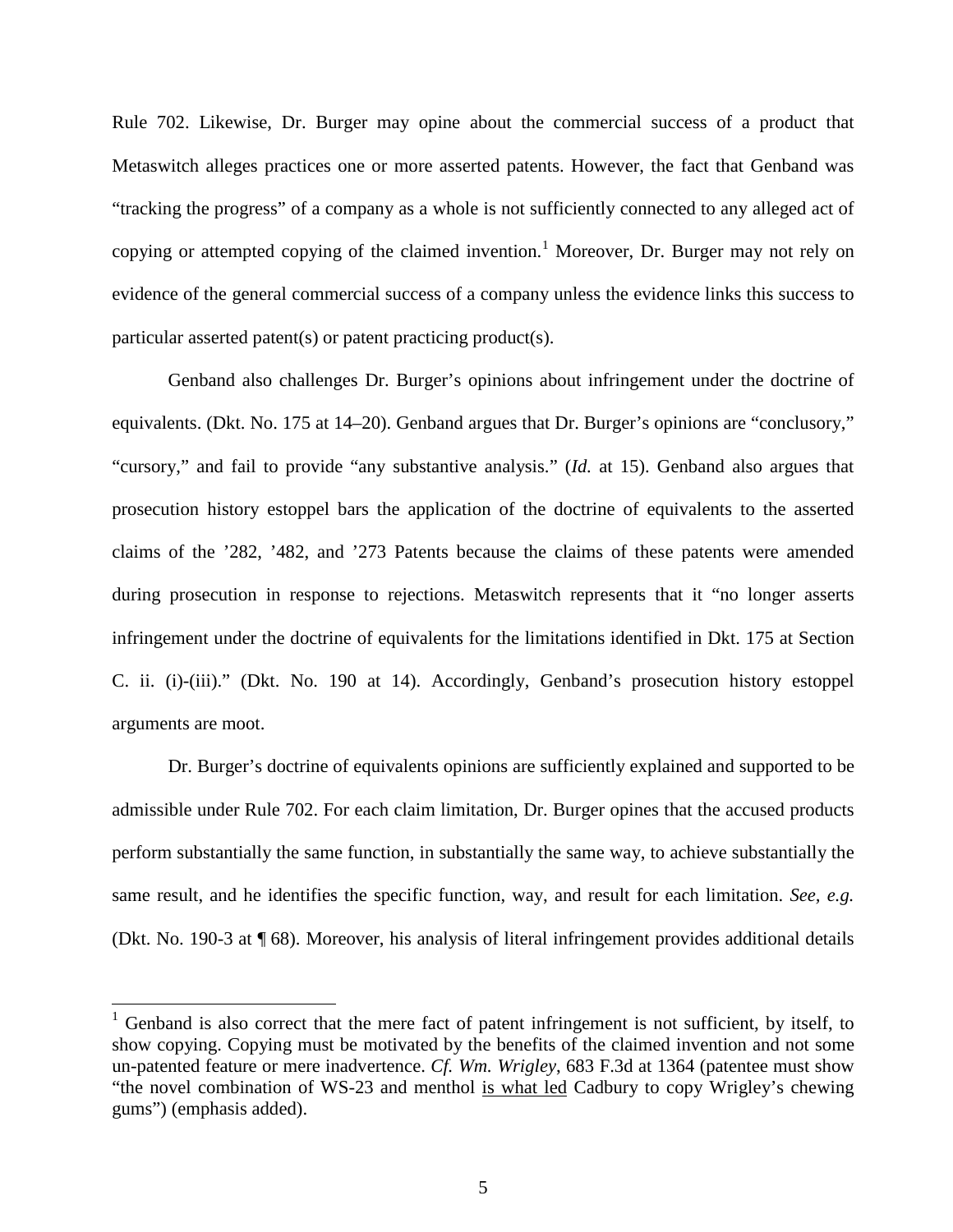about how, in his opinion, the accused products operate. Dr. Burger's methodology and the facts he relies on are clearly set forth in his report.

Genband's Motion to Strike Dr. Burger is also pertinent to Genband's Motion *in Limine* No. 12, which asks the Court to "Exclude evidence or argument related to alleged copying by Genband." Motion *in Limine* No. 12 is **DENIED**, with the proviso that evidence and argument related to copying must meet the requirements set forth in this Order and in the Court's Order on Metaswitch's Motion to Strike Mark Lanning (Dkt. No. 296). Specifically, evidence of copying must be tied to one or more asserted patent(s) (or some product, feature, or technology that a party alleges embodies one or more asserted patents). Evidence of a "culture of copying" or that a party was monitoring another company does not bear a sufficient *prima facie* nexus to the asserted patents.

## **B. Motion to Strike Dr. Williams Regarding the '640, '522, and '768 Patents**

Genband moves to strike three categories of opinions offered by Metaswitch's expert Dr. Williams: (1) his rebuttal to Dr. Bress's opinions that Genband accused products are *Vanmoor* prior art; (2) his opinions that accused Genband SBCs satisfy the "including…" step of Claim 8 of the '640 Patent; and (3) his opinions that Genband products infringe the asserted claims of the '640 and '522 Patents under the doctrine of equivalents. (Dkt. No. 178).

The Court has excluded Dr. Bress' *Vanmoor* anticipation opinions. (Dkt. No. 289 at 14– 19). Accordingly, Dr. Williams need not rebut those opinions. Genband's Motion to Strike is therefore moot with respect to ¶¶ 110–119 of Dr. Williams's Report. (Dkt. No. 178-2 at ¶¶ 110– 119).

Genband challenges Dr. Williams's opinion that claim 8 of the '640 Patent is infringed, arguing that Dr. Williams "is applying a construction contrary to the Court's construction." (Dkt.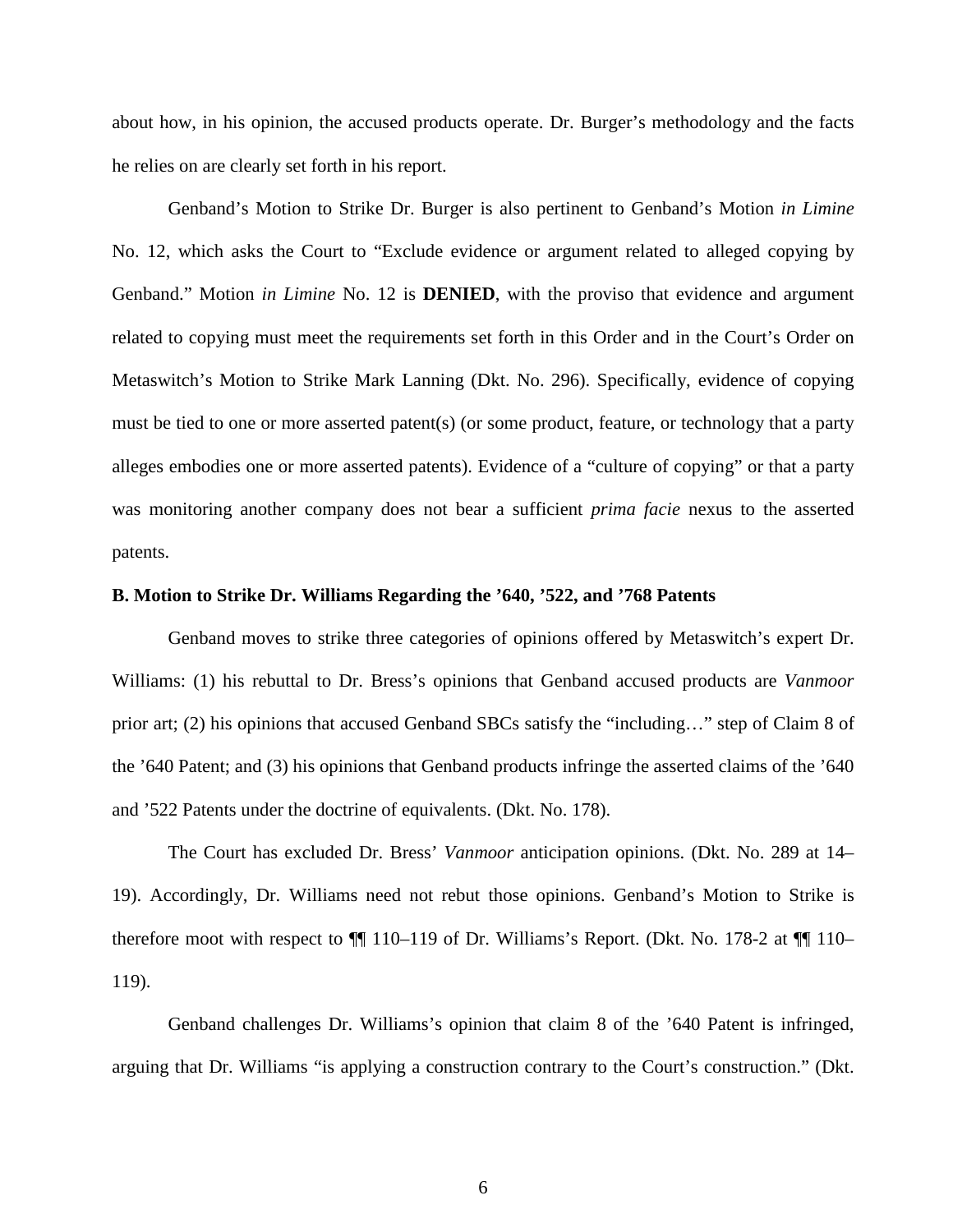No. 178 at 12–15). The Court construed the phrase "to enable bypass of said media gateway in said media path if an ensuing device in said outbound signaling path determines that such bypass should be conducted" to mean: "based at least in part on the preceding device connectivity data, an ensuing device determines whether said media gateway should be bypassed." (Dkt. 136 at 28). Genband argues "Dr. Williams repeatedly states his opinion that a GENBAND SBC infringes Claim 8 when the SBC (i.e. 'media gateway') determines whether to bypass itself." (Dkt. 178 at 12). In other words, Genband argues that the SBC cannot satisfy both the "media gateway" and "ensuing device" claim elements.

The Court's construction does not preclude a single accused product from satisfying both the "media gateway" and "ensuing device" claim elements. Whether the accused SBC actually infringes both elements is a question of fact. *Kemin Foods, L.C. v. Pigmentos Vegetales Del Centro S.A. De C.V.*, 464 F.3d 1339, 1349 (Fed. Cir. 2006) ("Whether a product falls within the literal scope of a properly construed claim is a question of fact, on which we accord a jury substantial deference"). Dr. Williams recites the Court's claim construction in his report and offers analysis that applies it. (Dkt. No. 193-8 at ¶¶ 94–96, 130). His opinions are therefore not contrary to the Court's construction and are admissible under Rule 702.

Genband also moves to strike Dr. Williams's doctrine of equivalents opinions, first arguing that his opinions are "conclusory" and fail to provide "any substantive analysis." (Dkt. No. 178 at 15). Like Dr. Burger's doctrine of equivalents opinions discussed in Part II.A., *supra*, Dr. Williams's opinions are sufficiently explained and supported. For each claim limitation, Dr. Williams opines that the accused products perform substantially the same function, in substantially the same way, to achieve substantially the same result, and he identifies the function, way, and result is for each limitation. *See, e.g.* (Dkt. No. 193-8 at ¶ 135). His opinions are presented in level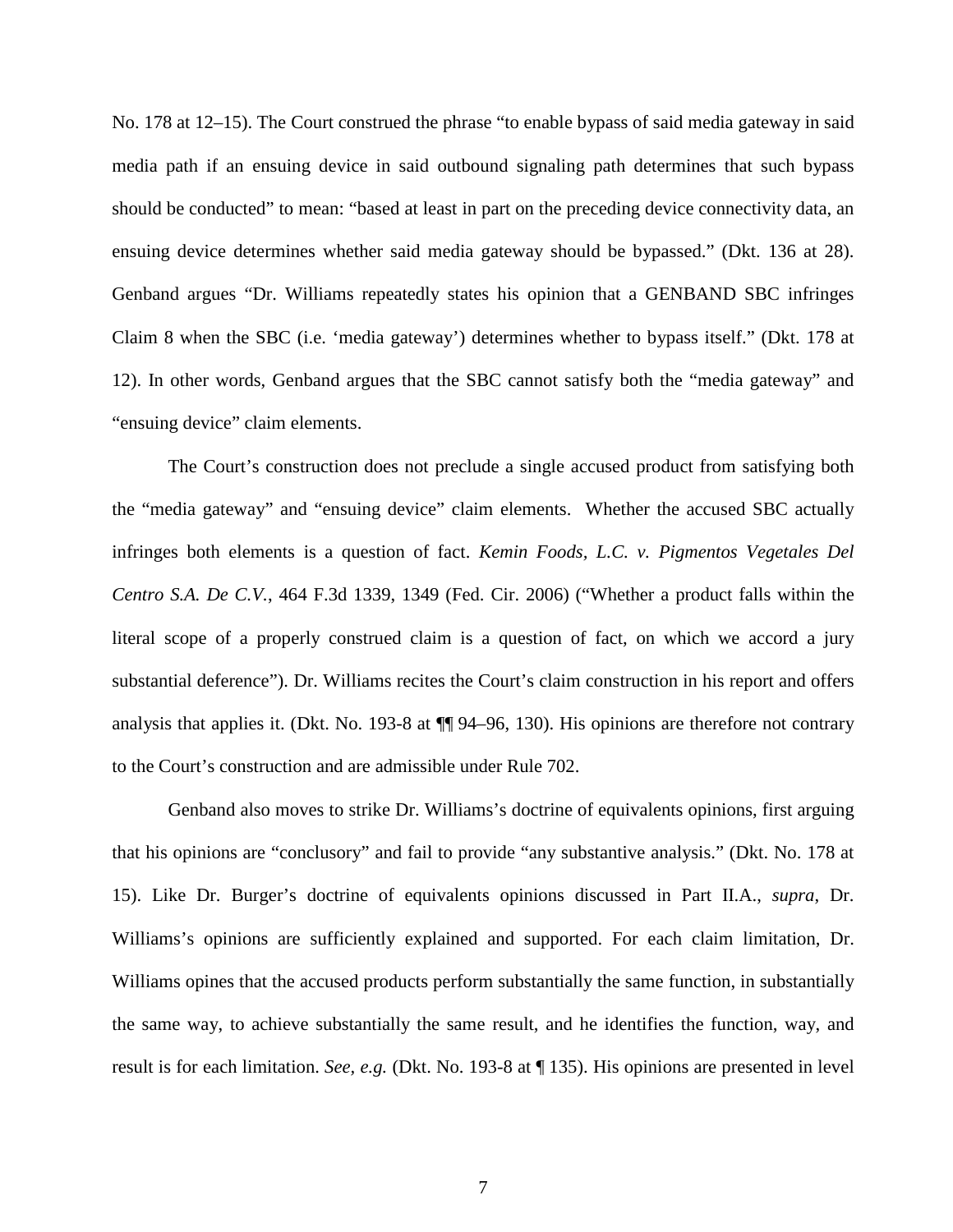of detail comparable to Dr. Burger's opinions and are admissible under Rule 702 for the same reasons.

Finally, Genband argues that Dr. Williams' doctrine of equivalents opinions for the '640 Patent are barred by prosecution history estoppel—specifically his opinion that an SBC can satisfy both the "media gateway" and "ensuing device" elements. (Dkt. No. 178 at 16–17). Genband does not cite any claim amendments as the basis for its prosecution history estoppel argument. Instead, Genband argues that the following applicant statement during prosecution gives rise to estoppel:

In Hellwig, nodes which want to be in the media path for a call indicate such "media plane access needs" in signalling information for the call and are subsequently included in the media path for the call. In contrast, in the disclosed invention, a media gateway includes connectivity data in communication session setup signalling which indicates media connectivity for one or more preceding devices in the signalling path. Ensuing devices can then use the preceding device connectivity data to decide whether a preceding media gateway can be bypassed from the media path of a communication session.

(Dkt. No. 178-10 at 15) (emphasis added by Genband). It is not at all clear that this statement evinces surrender, and Genband does not explain what the alleged scope of this surrender would be. The most straightforward reading of the quoted statement distinguishes Hellwig based on the fact that "nodes which want to be in the media path" must opt in by signaling, whereas the claimed media gateway opts out by signaling that it can be bypassed. There is nothing in this statement that distinguishes Hellwig by, e.g., arguing the media gateway and ensuing device must be separate. The Court finds no basis for excluding Dr. Williams' opinions under the doctrine of prosecution history estoppel.

## **C. Motion to Strike Dr. Williams Regarding the '006 Patent**

Genband moves to strike two of Dr. Williams's opinions regarding the '006 Patent: (1) his non-infringement opinions, arguing he has applied a construction of the term "second call" that was rejected and (2) his opinion that the '006 is standards essential, arguing this opinion is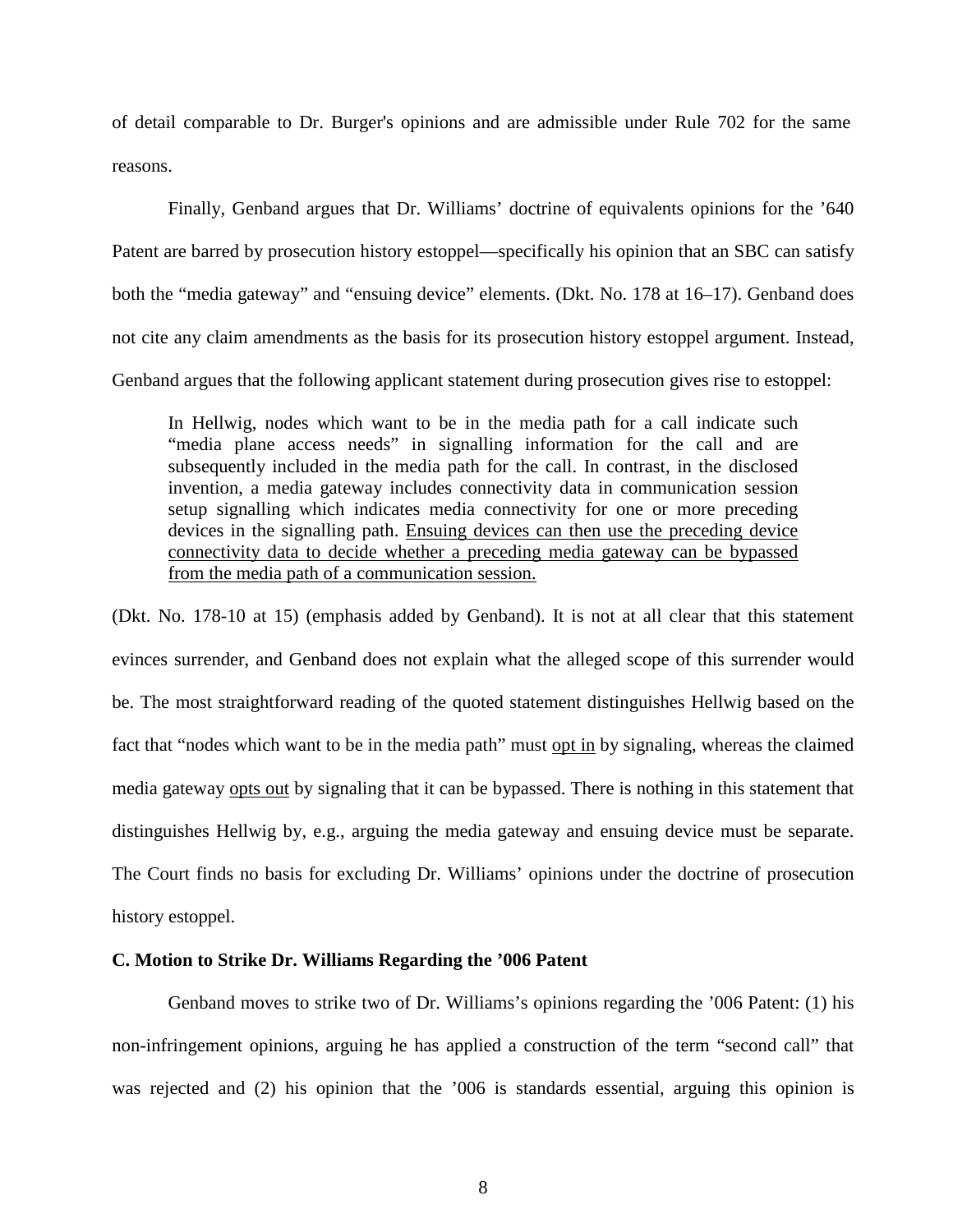improperly based on an infringement analysis Dr. Williams disagrees with. (Dkt. No. 180).

The Court held that the terms "call" and "second call" have their plain and ordinary meanings with no construction necessary. (Dkt. No. 136 at 97–99). In so holding, the Court expressly rejected Metaswitch's argument that a "call" is limited to a "voice session." (*Id.*). Genband argues that Dr. Williams has improperly constrained his interpretation of "call" to include only voice calls, based on his statement that "[t]he call in Claim 1 is referring to a voice or communications session between two user elements or endpoints." (Dkt. No. 180-2 at ¶ 111).

The Court's construction of "call" did not exclude voice sessions, but held that the scope of this term was not so limited. Genband does not identify anywhere in Dr. Williams's analysis where he opines that a call is limited to only voice. Indeed, the quoted portion of his report refers to "a voice or communications session." However, Genband identifies a somewhat ambiguous statement in Metaswitch's Response that could be read to imply a call must include "at least voice." *See*  (Dkt. No. 188 at 6).

The Court will not strike Dr. Williams's opinions about the "call" limitation because it is not apparent that Dr. Williams opinions contradict the Court's claim construction. However, the term "call" is not limited to "voice" and was not construed to require "voice." (Dkt. No. 136 at 97– 99). Accordingly, parties should not present opinions or arguments at trial that attempt to import a "voice" requirement into the "call" terms.

Finally, Genband moves to strike Dr. Williams's opinion that Genband's '006 Patent is standards essential. (Dkt. No. 180 at 6–10). This is because Dr. Williams's standard-essentiality opinions are based on Dr. Beckmann's infringement opinions, and Dr. Williams has stated he disagrees with Dr. Beckmann's infringement opinions. *See* (Dkt. No. 180-3 at 639:13-19) ("Q. You do not think that Dr. Beckman is applying the correct scope of the claims, correct? A. For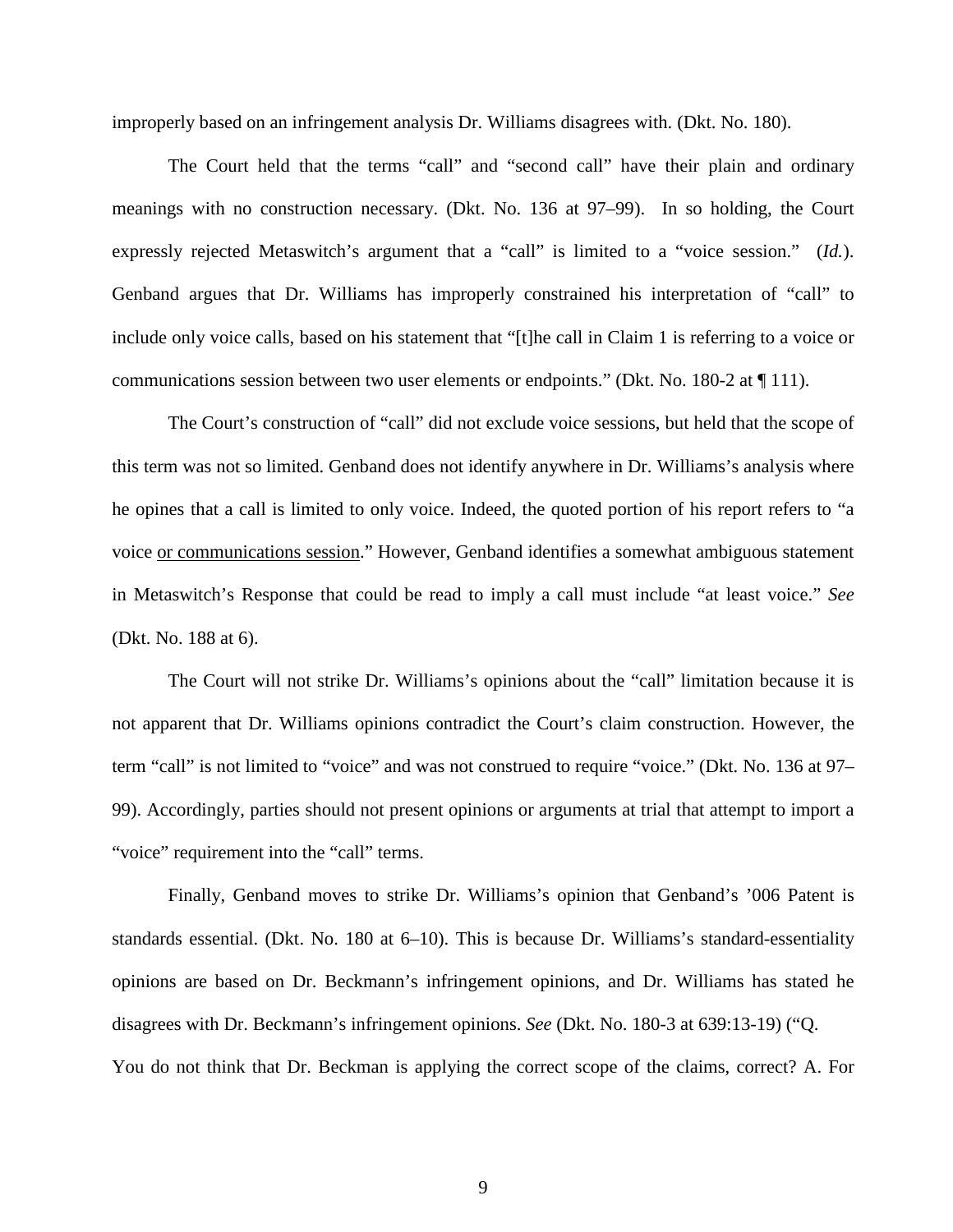essentiality or infringement? Q. For infringement? A. I believe that he is not applying the correct interpretation of the claim elements, yes.").

In the prior *Genband* case this Court held that an expert, in the context of an invalidity analysis, "may not offer an opinion she believes to be incorrect or unreliable. . . . if an expert disagrees with the principles and methods embodied in an adverse party's infringement theory, that expert is not permitted under Rule 702 to apply the adverse party's infringement theory to affirmatively conclude that the patent is invalid." *Genband v. Metaswitch*, Case No. 2:14-cv-33, Dkt. No. 370 at 4–5 (E.D. Tex. Sept. 30, 2015). This holding is premised on the fact that a party alleging invalidity must meet an affirmative burden of proof to show that the patent is invalid. A party cannot meet this burden by offering expert testimony that relies on an infringement analysis the expert disagrees with.

In contrast, Dr. Williams offers his standards-essentiality opinions in the context of damages. *See* (Dkt. No. 188 at 9–12). A damages analysis necessarily begins with the assumption of infringement (else the patentee would not be entitled to damages). A non-infringement expert who also offers opinions relevant to damages must necessarily assume his non-infringement opinions are wrong for purposes of his damages analysis. Moreover, Dr. William's damages opinions are rebuttal opinions for which Metaswitch does not bear the burden of proof. *Whitserve, LLC v. Computer Packages, Inc.*, 694 F.3d 10, 26 (Fed. Cir. 2012) ("The patentee bears the burden of proving damages."). Thus there is nothing improper or unreliable about Dr. Williams offering the alternative opinion that "to the extent the accused products are found to infringe, they do so because of their compliance with several industry standards" despite his opinion that the accused products do not infringe. (*Id.* at 12).

Genband also argues Dr. Williams' opinions are unreliable because he does not sufficiently